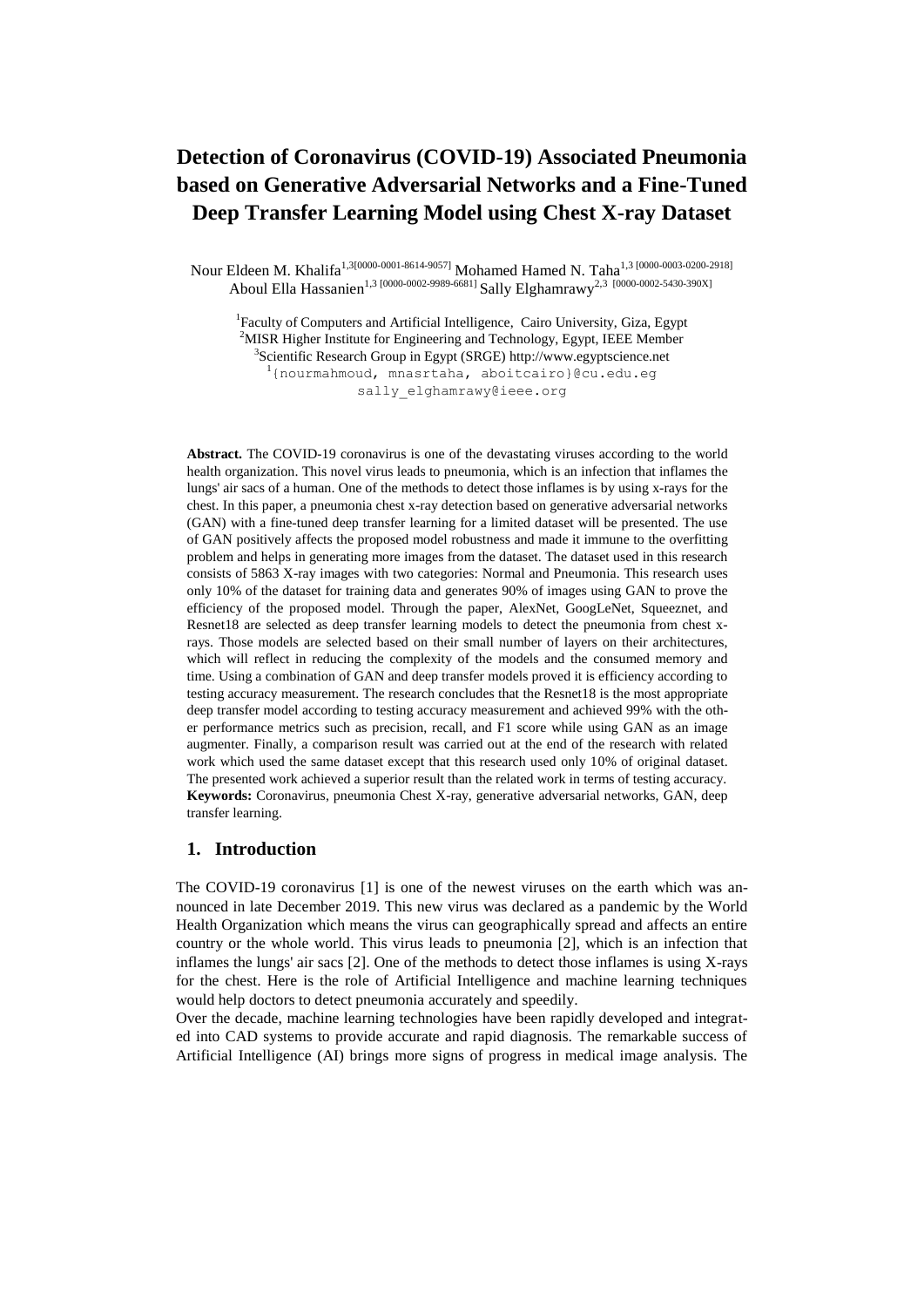ability of an effective AI model is highly dependent on learning from a sufficient amount of training samples [3].

Deep learning algorithms produce sophisticated results for different machine learning tasks and computer vision tasks. To perform well on a given task, these algorithms require a large data set for training. However, deep learning algorithms lack generalization and suffer from over-synthesis whenever they are trained in a small data set, especially when one deals with medical images.

For supervised image analysis in medical imaging, having image data along with their corresponding annotated ground-truths is costly and time-consuming since an-notations of the data is done by medical experts manually[4].

Convolutional neural networks (CNN) have shown advanced performance in various applications, thanks mainly to widely explained training data. Unfortunately, getting such huge medical annotations is a challenge. Classic data-augmentation techniques (DA) such as rotation are geometric/intensity modulations of original images for accurate diagnosis [5].

The remaining of this paper is organized as follows. In section 2, related work and scope work will be explored. In section 3, an overview of Generative Adversarial Networks and Deep Transfer Learning will be presented. In section 4, discusses the dataset used in the proposed model. In section 5, the proposed model's architecture will be presented while section 6 discusses our outcomes and discussion of the paper. Finally, section 7 provides conclusions and directions for further research.

# **2. Related Works**

The coronavirus (Covid-19) [1] attracts the attention of many researchers to do further investigation about the symptoms of this viral disease. One of those ways of investigation is the detection of pneumonia from X-ray chest images. There a lot of datasets for chest Xrays for pneumonia such as  $[23]$ – $[25]$ , but in this research, the dataset in  $[25]$  has been selected due to the availability of data and the dataset has been used in many research to compare our work with as it will be presented in the next paragraphs.

D. S. Kermany et al in [26] presented medical diagnoses and treatable diseases by using image-based deep learning models to detect or classify different medical datasets including the dataset used in our research [25]. The testing accuracy for chest X-rays for pneumonia detection was 92.80 %. O. Stephen et al in [27] presented an efficient deep learning approach to pneumonia classification in healthcare based on the same dataset used in our research. The authors proposed a deep learning model with 4 convolutional layers and 2 dense layers in addition to classical image augmentation and achieved 93.73% testing accuracy.

Saraiva et al in [28] presented a classification of images of childhood pneumonia using convolutional neural networks. The authors proposed a deep learning model with 7 convolutional layers and 3 dense layers and achieved 95.30 % testing accuracy. G. Liang and L. Zheng in [29] presented a transfer learning method with a deep residual network for pediatric pneumonia diagnosis. The authors a deep learning model with 49 convolutional layers and 2 dense layers and achieved 96.70% testing accuracy. H. Wu et al in [30] presented a model to predict pneumonia with chest X-ray images based on convolutional deep neural learning networks and random forest, the authors achieved 97 % testing accuracy.

 $\overline{2}$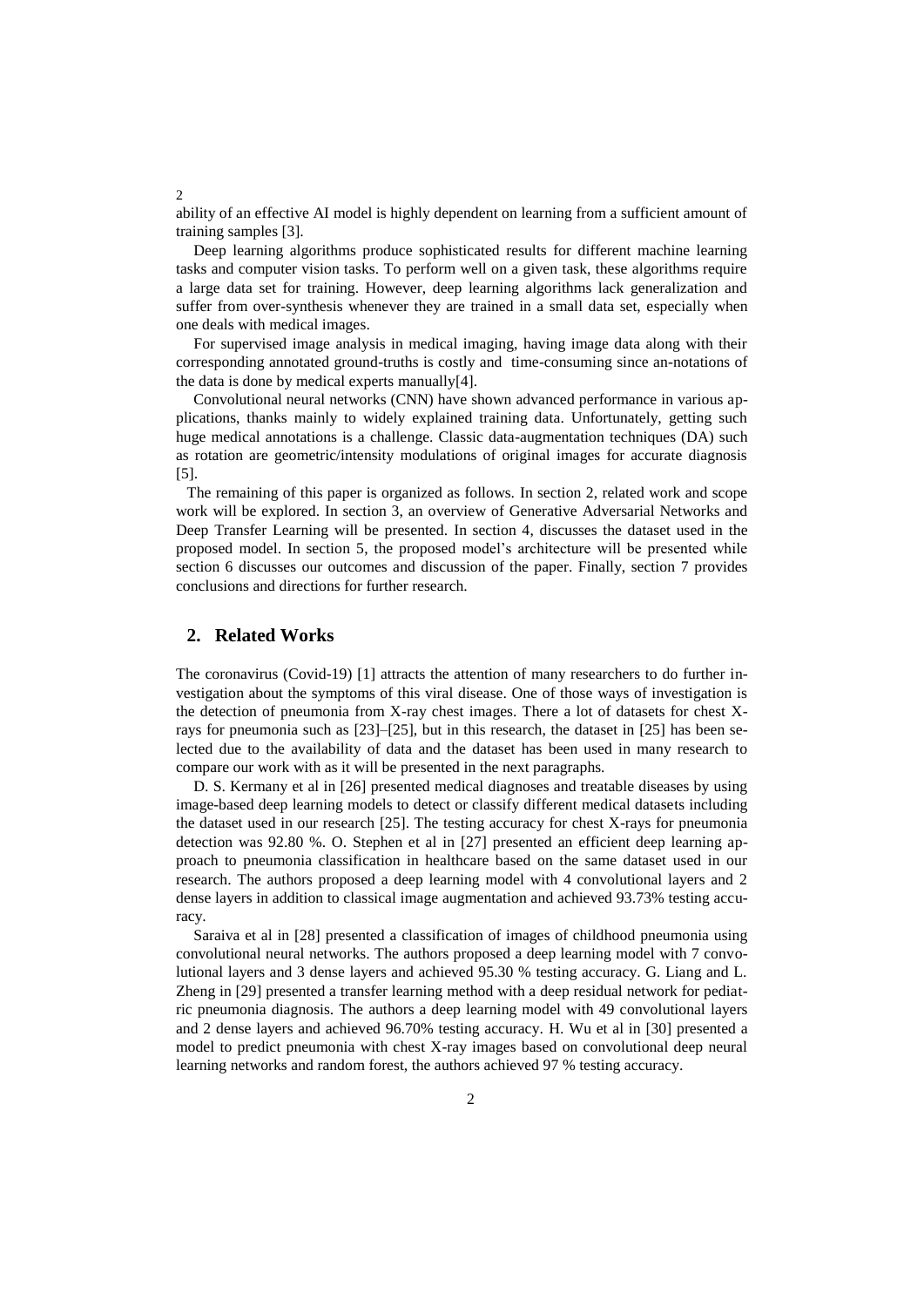All the above-related works used the same dataset [25] that we used in this research. The main difference between our proposed model and other related works that according to literature surveys; this research considered one of the first trails to use the generative adversarial network to generate more images and make the proposed model immune from memorizing the dataset and overcome the overfitting problem.

#### **3. Generative Adversarial Networks and Deep Transfer Learning**

GANs are a special kind of neural network model where two networks are trained at once, one focusing on image generation and the other focusing on discrimination. Generative adversarial networks (GANs) provide a method for learning deep representations without widely explained training data [6]. These networks achieve learning by deriving reverse propagation signals through a competitive process involving a pair of networks [6]. The aggressive training scheme gained attention in both academia and industry because of its usefulness in facing field transformation, and its effectiveness in generating new image samples. GANs have made great progress and tremendous performance in many applications such as semantic image editing, pattern transfer, image synthesis, super-resolution and classification

## **3.1 GAN architecture**

The main aspect of the GAN is a zero-sum game with a min-max of two people. In this game, one player benefits from the other player's equivalent loss. Here, players match different GAN networks called Mark and Generator. The main objective of discrimination is to determine whether the sample belongs to a false or true distribution [7]. Whereas, the generator aims to deceive the distinguished by generating a false sample distribution. A distinction produces opportunities or the probability that a particular sample will be a true sample. A high probability value shows that the sample is likely to be a true sample. A value near zero indicates that the sample is fake.

The probability value near 0.5 indicates an optimal solution so that the distinction cannot distinguish between true and false samples [7].

The general geometry of the GAN is shown in Figure 1. In a general architecture, the generative adversarial network contains two types of networks called discriminatorily and generator referred to as D and G respectively. GANs train a deep G-generated neural network that takes as inputs a random multidimensional sample z (from a Gaussian or standardized distribution) to generate a sample from the required distribution [7].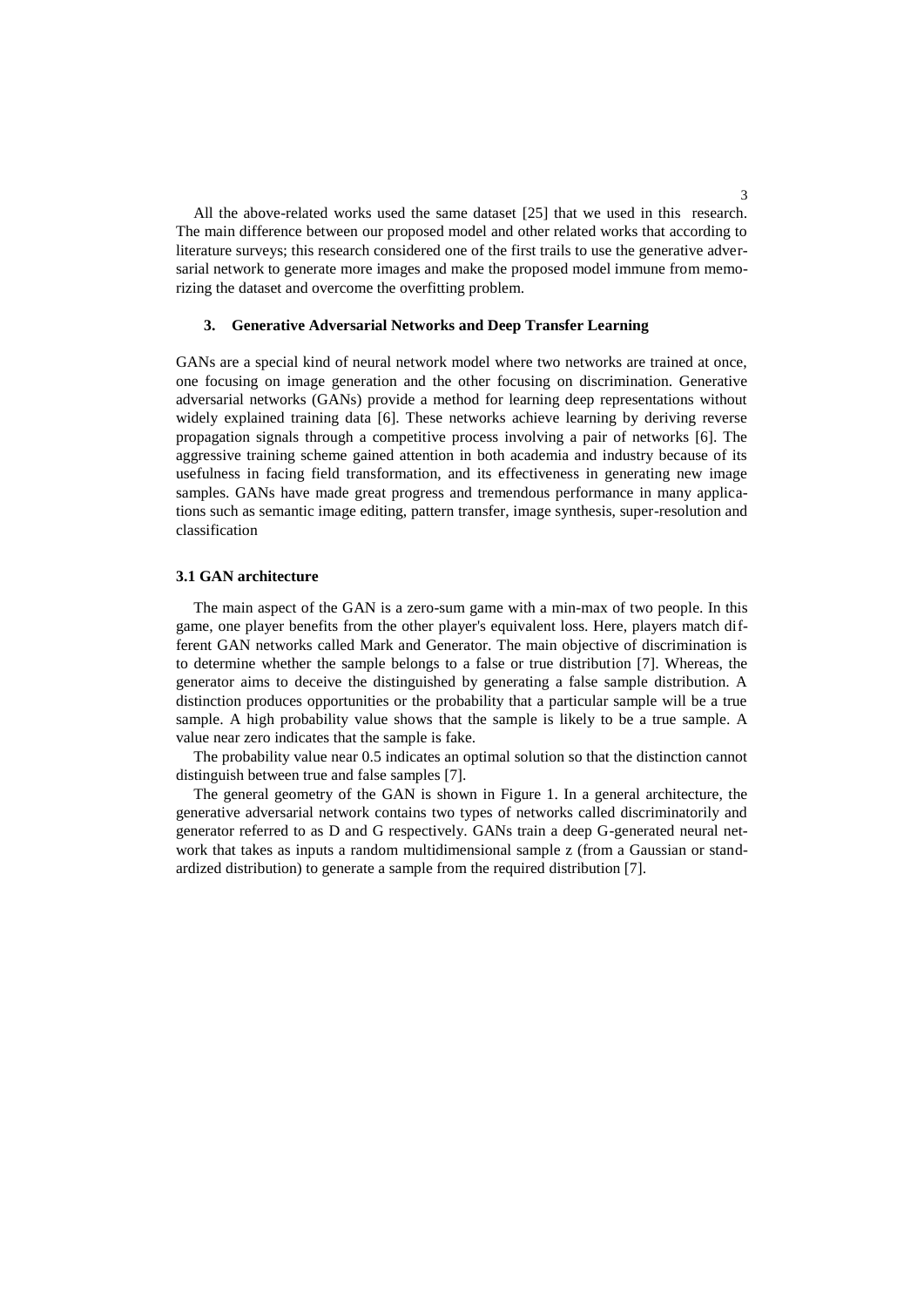

**Fig. 1.** Graphical representation of the generative adversarial network

**Generator**: The Generator (G), where G is a grid used to create images using random noise Z. Images generated using noise are recorded as G (z). Input, which is usually Gaussian noise, is a random point in the latent space. The parameters for both G and D networks are frequently updated during the GAN training process [8].

**Discriminator:** Discriminator is considered a discriminatory network to determine whether or not an image belongs to a true distribution. It receives an input X image and produces D (x) output, which represents the possibility that X belongs to a true distribution. If the result is 1, it indicates the true image distribution. The value of D output as 0 indicates that it belongs to a false image distribution [8]. The objective function of the min-imax game will be two players, as shown in Equation (1).

 $\text{Min}_{G} \text{Max}_{D} V(D, G) = E_{x \sim P_{data}(x)} [\log(d(x))] + E_{z \sim p_{a}(z)} [log(1 - D(G(z)))]$  (1)

#### *3.2 Deep Transfer Learning Networks*

Deep learning, as a branch of artificial intelligence and machine learning, relies on algorithms to process data and simulate the thought process, or to develop abstractions [9] - [11]. Deep Learning (DL) assigns inputs to outputs using layers of methods to process and analyze hidden patterns in the data and visually expose things [12] - [14]. The data is passed through each layer of the deep network, with the output of the previous layer providing inputs for the next layer. The input layer is the first layer in the deep neural network, while the output layer is the final layer in the deep network. All hidden layers are between the input layers and the output layers [9], [15].

Years after, various advances in deep convolutional neural networks further reduced the error rate on the image classification competition tasks. CNN models demonstrated significant improvements in succeeding in the ImageNet Large Scale Visual Recognition Competition (ILSVRC) annual challenges. The Visual Geometry Group at Oxford (VGG) developed the VGG-16 and VGG-19 model for the ILSVRC-2014 competition with a 7.3% Top-5 error rate [16]. The winner of the ILSVRC 2014 competition was GoogleNet with a 6.7% Top-5 error rate [17]. In 2015, Residual Neural Network (ResNet) is the winner ILSVRC 2015 competition with a 3.6% Top-5 error rate. [18].A model called Xception [19] was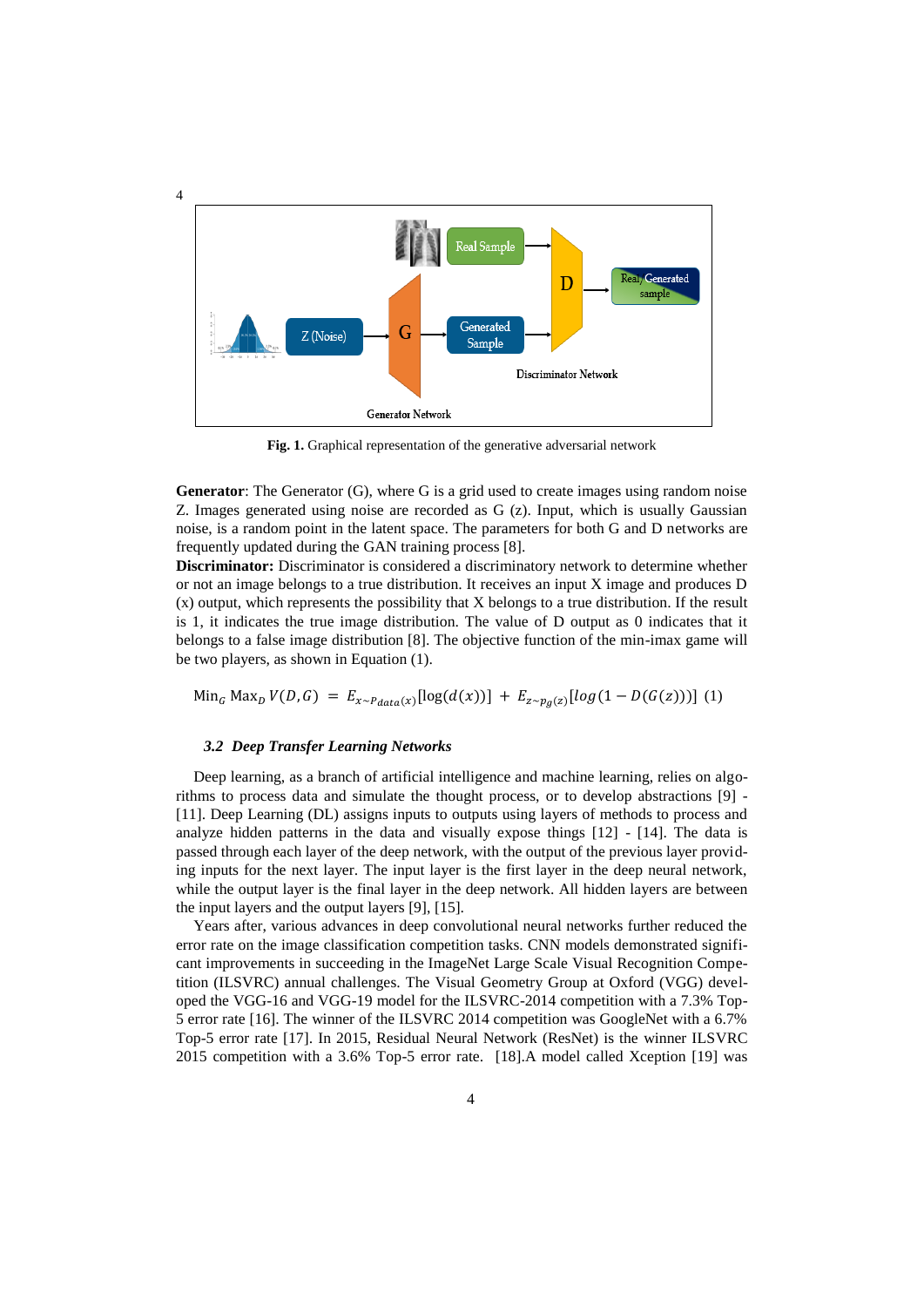introduced that uses depth-wise separable convolutions to outperform the Inception-V3 model [20] on the ImageNet [21] dataset classification task. Huang et. al introduced [22] A new CNN variant called Densely Connected Convolutional Networks (DenseNet) where each layer is connected directly to every later layer. The DenseNet has achieved considerable accuracy in classification, using significantly fewer computations and parameters, over the state-of-the-art.

# **4. Datasets characteristics**

The pneumonia data set [25] used in this research was published in 2018 and is used for training, verification, and testing through this research. It contains 5,863 X-ray images (JPEG) and two categories: normal and pneumonia. A total of 5,863 patients had radiography from pediatric patients year to year from Guangzhou Medical Center. In this way, radiographs were performed as part of clinical care. All images in the dataset underwent treatment to remove all low-quality scans, as well as their classification by specialist doctors and by a third-party specialist, to prevent any classification error. This research used only 624 images selected from the dataset to demonstrate the efficacy of the proposed model that it could work with a limited number of images representing about 10.64% of the available data.

# **5. Proposed Model**

The proposed model consists of three phases and based on two deep learning models. Figure 2 presents an abstract view of the proposed model. The first phase is the preprocessing phase which mainly is the augmentation process. The augmentation process, discussed in details in section 5.1, depends on the first deep learning model which is Generative Adversarial Networks (GAN). It is responsible for generating new images that will be used in the training and the testing phase. Figure 1 presents a graphical representation of the generative adversarial network used in this research. The proposed generative adversarial network consists of two main networks. The first network is generative, and the second network is the discriminator.



**Fig. 2.** Abstract view of the proposed model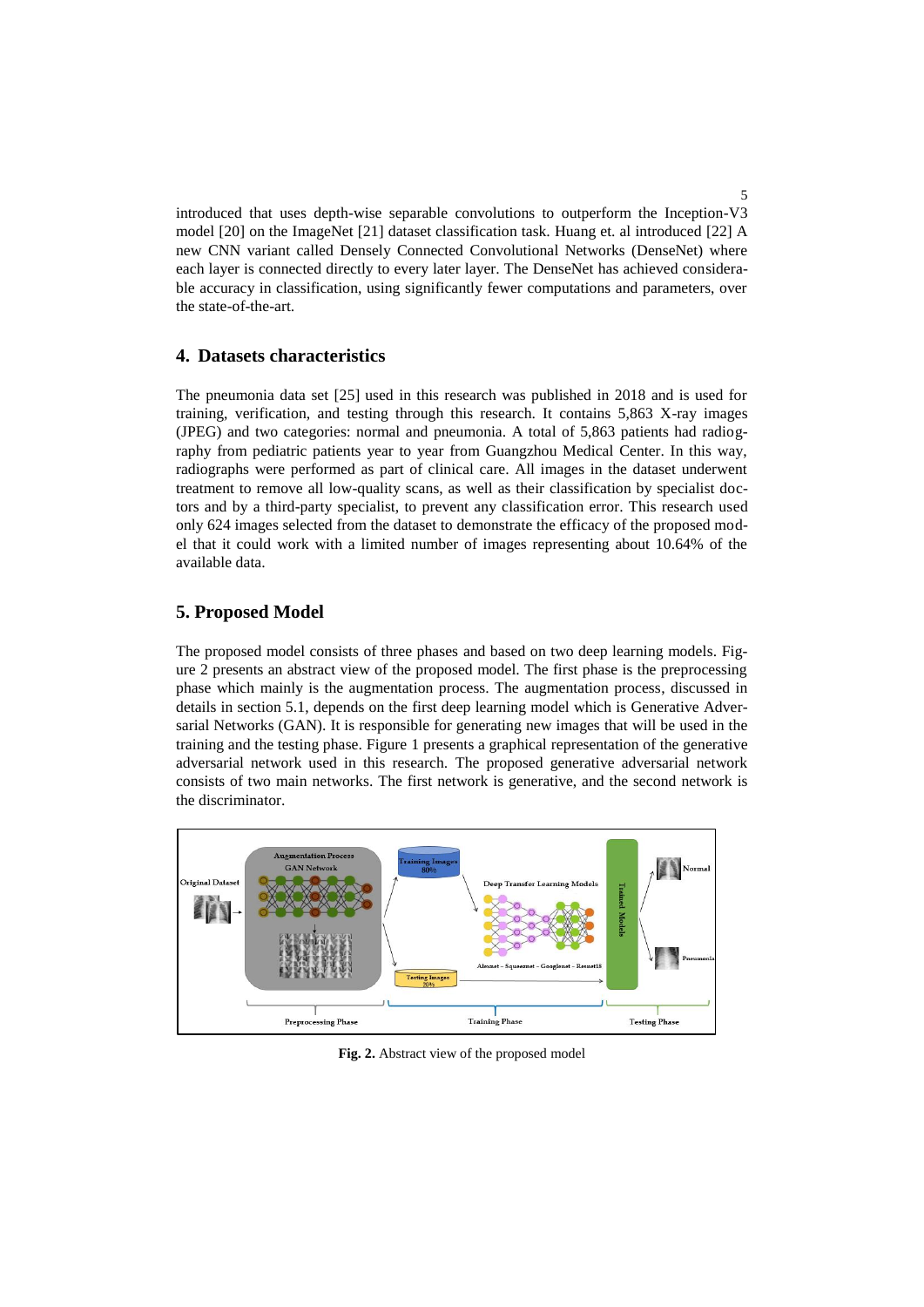The second phase is the training phase as illustrated in Figure 2. The training phase consists of first splitting the data into two parts and then training the deep transfer models. The first part is the training part which presents 80% of the dataset, while the second part is the testing part which presents 20% of the dataset

The authors of research tried first to build their deep neural networks based on the works presented in [31]–[33] but the testing accuracy wasn't acceptable. So, The proposed alternative way is to use deep transfer learning models to transfer the learning weights to reduce the training time, mathematical calculations and the consumption of the available hardware resources. This alternative method was adapted in similar research in [34], [35]. The selection of 80% for the training and 20% in testing proved it is efficient in many types of research such as [34], [35].

The second part of the training phase is the deep transfer models. The deep transfer models investigated in this research are AlexNet [36], SqueezeNet [37], GoogleNet [38], and ResNet18 [18]. The mentioned models have few layers when compared to large deep transfer models, such as Xception [19], DenseNet [22], and InceptionResNet [39], which consist of 71, 201 and 164 layers, respectively. The choice of these models reduces the training time and the complexity of the calculations. Figure 3 presents the number of layers of each deep transfer model along with the fine-tuned layer which is added in every model to adapt the number of classes in the dataset which contains 2 classes.



**Fig.** 3**.** The selected deep transfer models

The third phase of the proposed model is the testing phase as illustrated in Figure 2. The testing phase mainly deals with the testing dataset which contains 20% percent of the original dataset to evaluate every model depending on the testing accuracy and other performance metrics which will be presented in the following section.

The augmentation process of the proposed model is shown in Figure 4. It consists of three main phases: The first is the generator, the augmentation strategy and the third is the discriminator. The generator network consists of 5 transposed convolutional layers, 4 ReLU layers, 4 batch normalization layers, and Tanh Layer at the end of the model, while the discriminator network consists of 5 convolutional layers, 4 leaky ReLU, and 3 batch normalization layers. All the convolutional and transposed convoutional layers used the same window size of 4\*4\* pixel.

6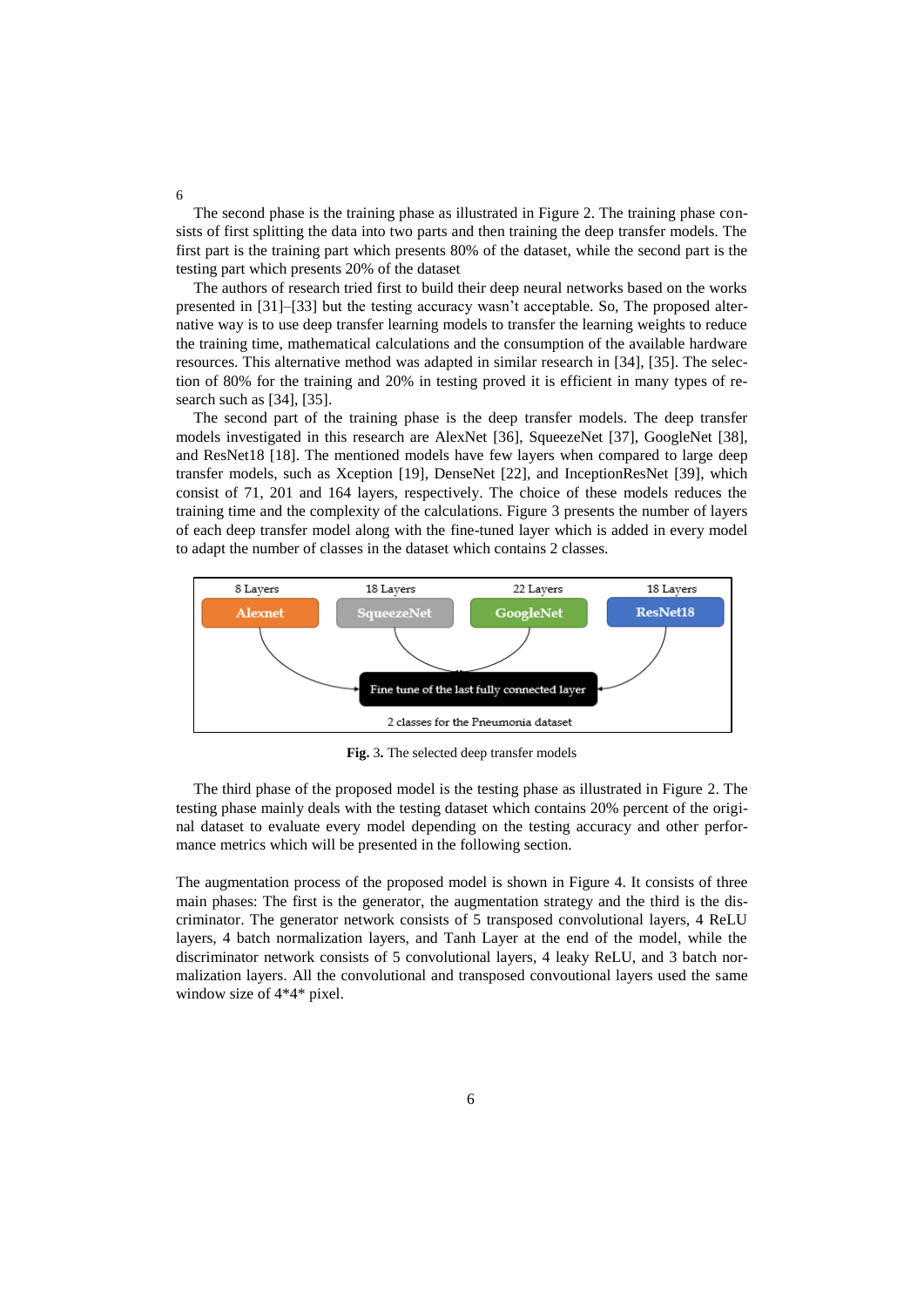

7

**Fig.** 4**.** The Augmentation Process in the Proposed Model

The structure of the generator and discriminator network is presented in Figure 5.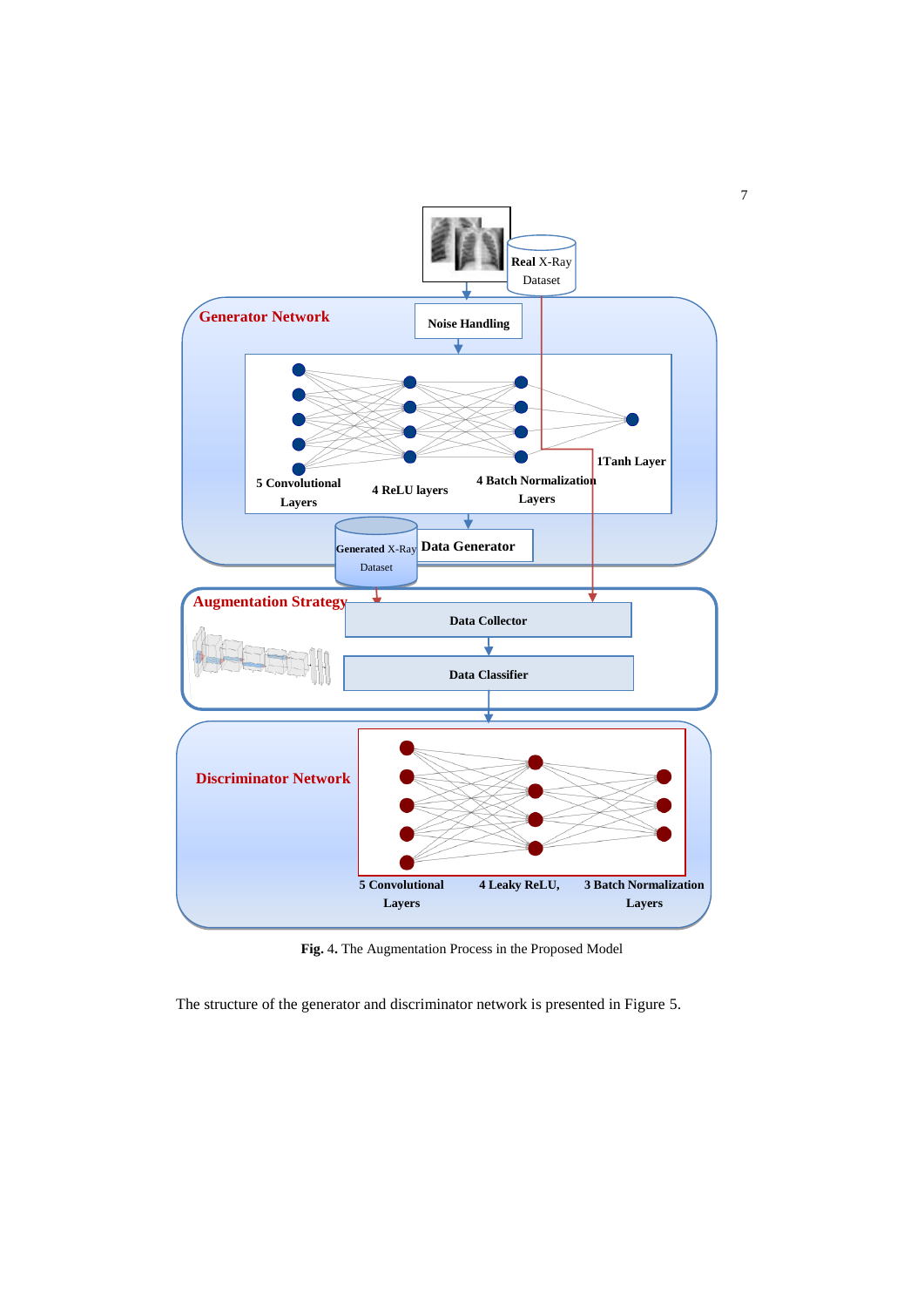

**Fig.** 5**.** The structure of generator and discriminator component

The GAN network helped in overcoming the overfitting problem caused by the limited number of images in the dataset. Moreover, it increased the dataset images to be 10 times larger than the original dataset. The dataset number of images reached 6,240 images after using the GAN network. This will help in achieving a remarkable testing accuracy and the performance matrices. The achieved results will be discussed in the experimental results section. Figure 6 presents a sample of the output of the GAN network.



**Fig.** 6**.** Samples of generated images by GAN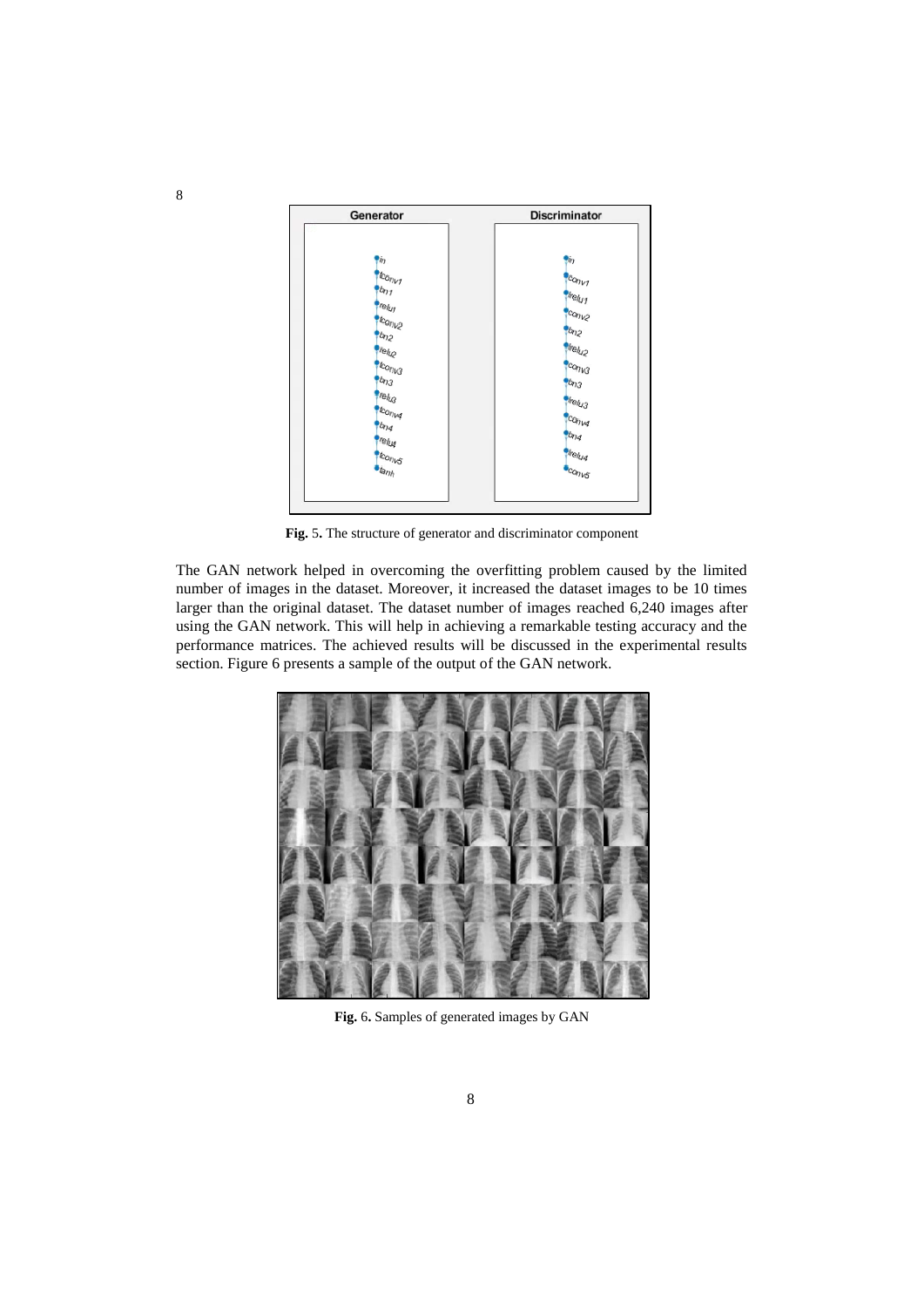## **6. Experimental Results**

The proposed methodology was developed using a software package (MATLAB). The implementation was GPU specific. All experiments were performed on a computer with core i9 (2 GHz), 32 GB of RAM with Titan X GPU.

All experiment trials were carried out with only 10% percent of the original dataset while generating the other 90% using GAN. Three experimental trials were carried out with different 10% of the original dataset. The average of these trails was calculated and presented in the following subsections.

#### **6.1 Confusion Matrix and Testing Accuracy**

Testing accuracy is an estimation that demonstrates the precision and accuracy of any of the selected deep transfer models. Additionally, the confusion matrix is an accurate measurement that provides more insight regarding the achieved testing accuracy for every class. Figures 5,6,7 and 8 present the confusion matrices for the distinctive deep transfer models used in this research without/with using GAN. The Figures (7,8,9 and 10) illustrate that using GAN to generate new images and the train the deep transfer model achieves better testing accuracy. The testing accuracy was calculated using equation (2). The achieved testing accuracy for AlexNet, Squeezed, GoogLeNet, and Resnet18 using GAN is 96.1%, 94.7%, 98.6%, and 99% consecutively. The Resnet19 achieved the highest testing accuracy with 99% followed by GoogLeNet, AlexNet, and Squeezed.

One of the advantages of generating a confusion matrix is the measurement of testing accuracy for every class. Table 1 present the testing accuracy for every class using GAN for the different deep transfer models. Table 1 illustrates that the highest testing accuracy for the class "Normal" achieved by squeezenet model with 99.3%, while the highest testing accuracy for the class "Pneumonia" achieved by GoogLeNet model with 99.4%. Furthermore, the highest overall testing accuracy to distinct between the two-class achieved by Resnet18 with 99%.



**Fig.** 7**.** Confusion matrix for Alexnet (a) without GAN, and (b) with GAN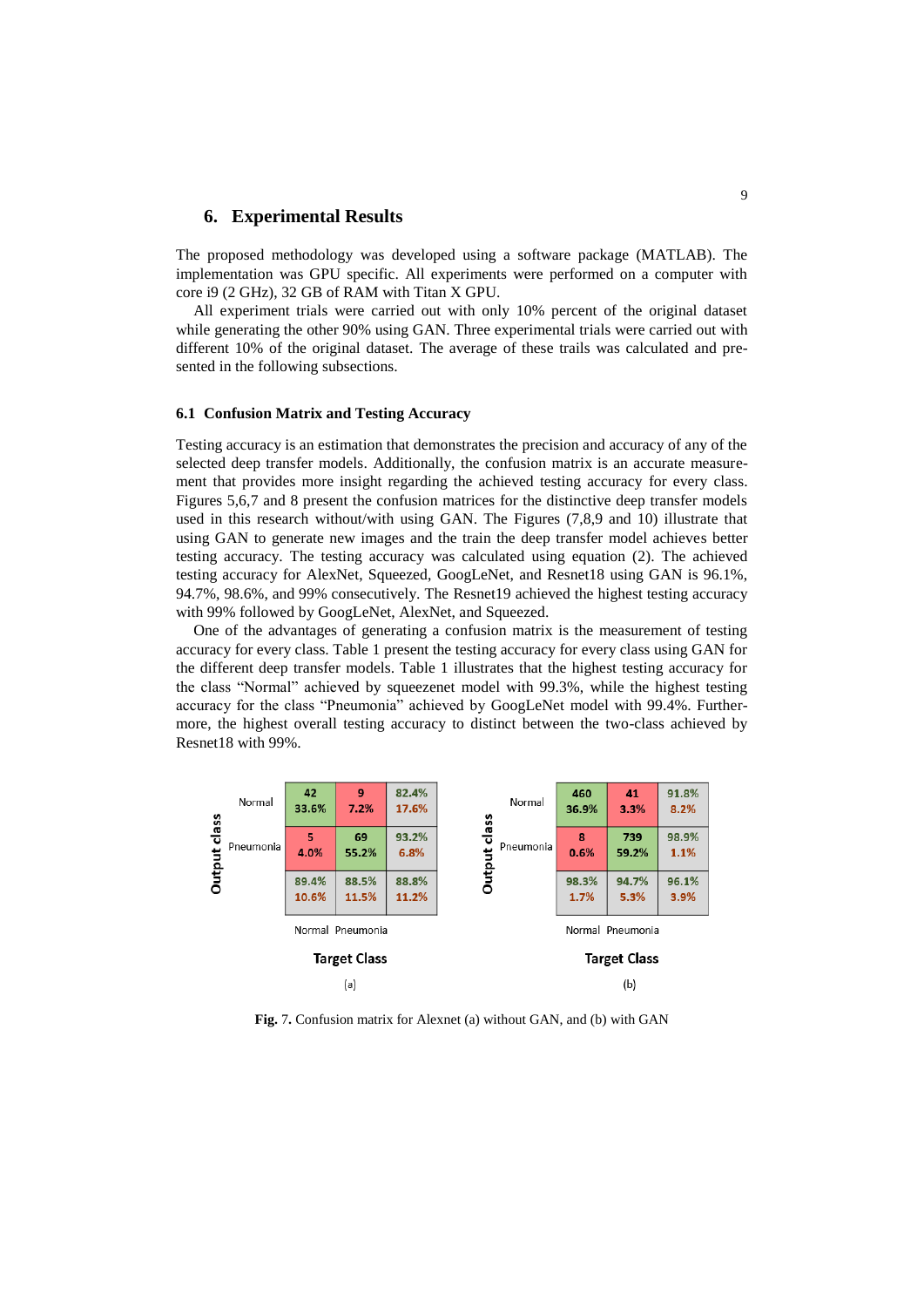

**Fig.** 8**.** Confusion matrix for Squeezed (a) without GAN, and (b) with GAN



**Fig.** 9**.** Confusion matrix for Googlenet (a) without GAN, and (b) with GAN

|                      | Normal           | 43<br>34.4%   | 6<br>4.8%     | 87.8%<br>12.2%   | Normal<br>lass      | 462<br>37.0%  | 6<br>0.5%     | 98.7%<br>1.3% |
|----------------------|------------------|---------------|---------------|------------------|---------------------|---------------|---------------|---------------|
| lass<br>᠊ᠣ<br>Output | Pneumonia        | 4<br>3.2%     | 72<br>57.6%   | 94.7%<br>5.3%    | ত<br>Pneumonia      | 6<br>0.5%     | 774<br>62.0%  | 99.2%<br>0.8% |
|                      |                  | 00.0%<br>0.0% | 92.3%<br>7.7% | 92.0%<br>8.0%    | Outp                | 98.7%<br>1.3% | 99.2%<br>0.8% | 99.0%<br>1.0% |
|                      | Normal Pneumonia |               |               | Normal Pneumonia |                     |               |               |               |
| <b>Target Class</b>  |                  |               |               |                  | <b>Target Class</b> |               |               |               |

**Fig.** 10**.** Confusion matrix for Resnet (a) without GAN, and (b) with GAN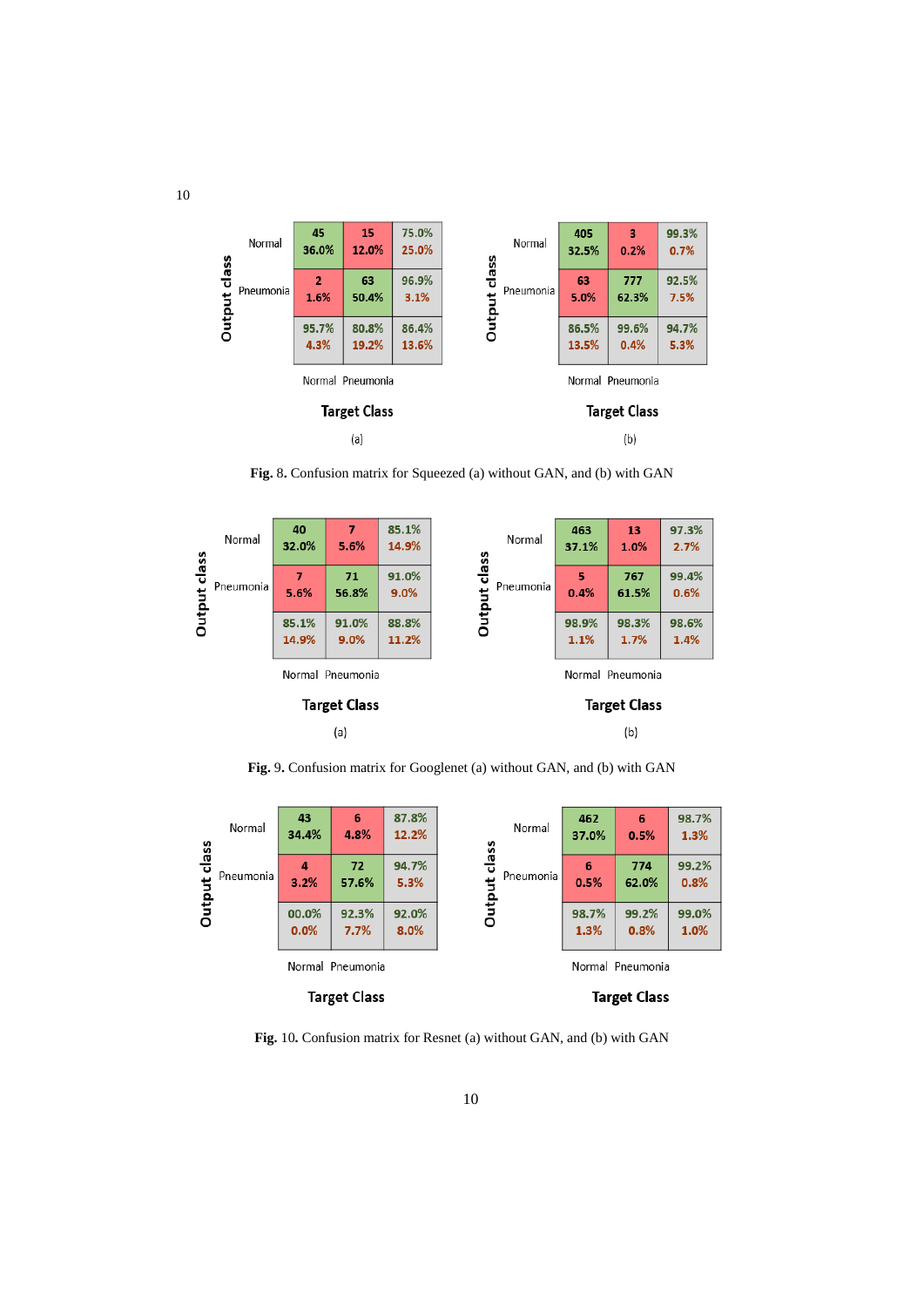Thus, the Resnet18 was selected in our proposed model as the overall testing accuracy is the chosen metric to judge between the different deep transfer model besides the performance metrics discussed in the following subsection.

| <b>Accuracy/Model</b> | <b>AlexNet</b> | Squeeznet | GoogLeN<br>et | Resnet18 |
|-----------------------|----------------|-----------|---------------|----------|
| <b>Normal</b>         | 91.8%          | 99.3%     | 97.3%         | 98.7%    |
| <b>P</b> neumonia     | 98.9%          | 92.5%     | 99.4%         | 99.2%    |
| <b>Total Accuracy</b> | $96.1\%$       | 97.8%     | 96.8%         | 99.0%    |

**Table 1.** Testing accuracy for every class for the different deep transfer models using GAN

#### **6.2 Performance Evaluation**

To evaluate the performance of the deep transfer models, more performance matrices are needed to be investigated through this research. The most common performance measures in the field of deep learning are Precision, Recall, and F1 Score [40], and they are presented from equation  $(2)$  to equation  $(5)$ .

Testing Accuracy 
$$
=\frac{(TN+TP)}{(TN+TP+FN+FP)}
$$
 (2)

$$
Precision = \frac{TP}{(TP + FP)}
$$
 (3)

$$
Recall = \frac{TP}{(TP+FN)}
$$
 (4)

F1 Score = 
$$
2 * \frac{\text{Precision} * \text{Recall}}{\text{(Precision} + \text{Recall)}}
$$
 (5)

Where TP is the count of True Positive samples, TN is the count of True Negative samples, FP is the count of False Positive samples, and FN is the count of False Negative samples from a confusion matrix.

Table 2 presents the performance metrics for the different deep transfer models. The table illustrates that the Resnet model achieved the highest percentage for precision, recall, and F1 score metrics with a percentage of 98.97%. The achieved percentage in all performance metrics concludes that Resnet18 is the optimal choice to be used in our proposed model along with using GAN to generate more data which helped in achieving the previous results and strengthen by the performance matrices.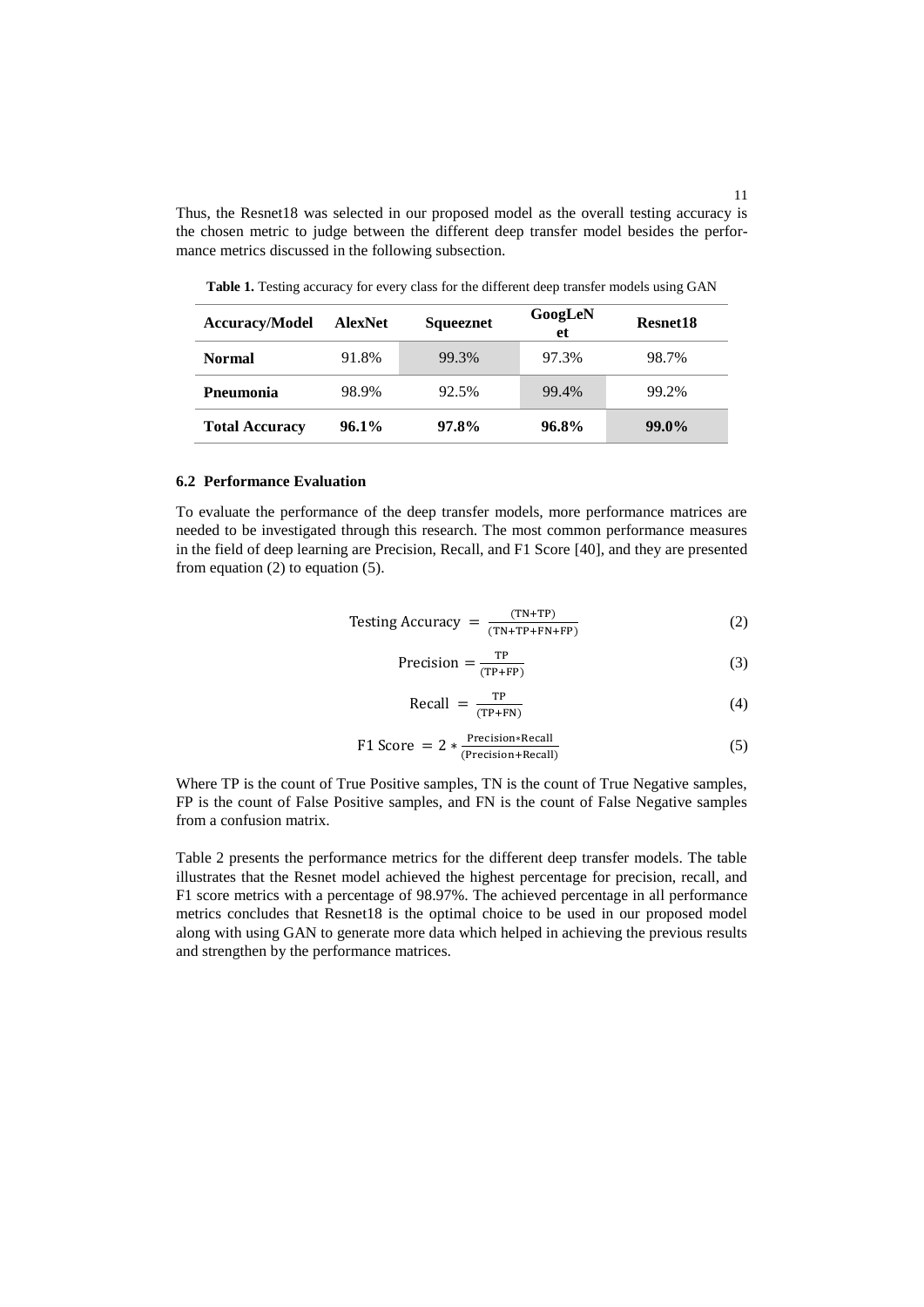| Metric/Model     | <b>Alexnet</b> | Squeeznet | Googlenet | Resnet18 |
|------------------|----------------|-----------|-----------|----------|
| <b>Precision</b> | 96.52%         | 93.60%    | 98.63%    | 98.97%   |
| Recall           | 95.37%         | 95.88%    | 98.31%    | 98.97%   |
| <b>F1 Score</b>  | 95.94%         | 94.46%    | 98.47%    | 98.97%   |

#### **6.3 Comparative Analysis**

The dataset used in this research [25] was published in 2018 and it has been used in much research since that time. Table 3 illustrates the related works with the achieved testing accuracy. It is shown clearly that the proposed model using GAN and Resnet18 achieved a superior testing accuracy for all the related works.

|                | Year | <b>Description</b>                                                                                 | <b>Testing</b><br>Accuracy |
|----------------|------|----------------------------------------------------------------------------------------------------|----------------------------|
| [26]           | 2018 | Convolutional Neural Network (CNN)                                                                 | 92.80%                     |
| [27]           | 2019 | Deep learning model with 4 convolutional lay-<br>$ers$ and 2 dense layers + classical Augmentation | 93.73%                     |
| [28]           | 2019 | Deep learning model with 7 convolutional lay-<br>ers and 3 dense layers                            | 95.30 %                    |
| [29]           | 2019 | Deep learning model with 49 convolutional<br>layers and 2 dense layers                             | 96.70%                     |
| [30]           | 2020 | Convolutional Neural Network (CNN) + Ran-<br>dom forest                                            | 97.00%                     |
| Proposed Model | 2020 | $GAN + Resnet18$                                                                                   | 99.00%                     |

**Table 3.** The comparative result with related works.

# **7 Conclusions and Future Works**

The COVID-19 coronavirus is one of the newest viruses on earth which was announced in late December 2019. This virus leads to pneumonia, which is an infection that inflames your lungs' air sacs. One of the methods to detect those inflames is by using X-rays for the chest. In this paper, a pneumonia chest x-ray detection based on generative adversarial networks (GAN), and a fine-tuned deep transfer learning for a limited dataset will be presented. The use of GAN made the proposed model robust and overcome the overfitting problem and generated more images from the dataset. The dataset set used in this research consisted of 5863 X-ray images with two categories: Normal and Pneumonia. This research used only 10% of the dataset for training data and generated 90% of images using GAN to prove the efficiency of the proposed model. Through the paper, Alexnet, Googlenet, Squeeznet, and Resnet18 were selected as deep transfer learning models. Those models were selected based

12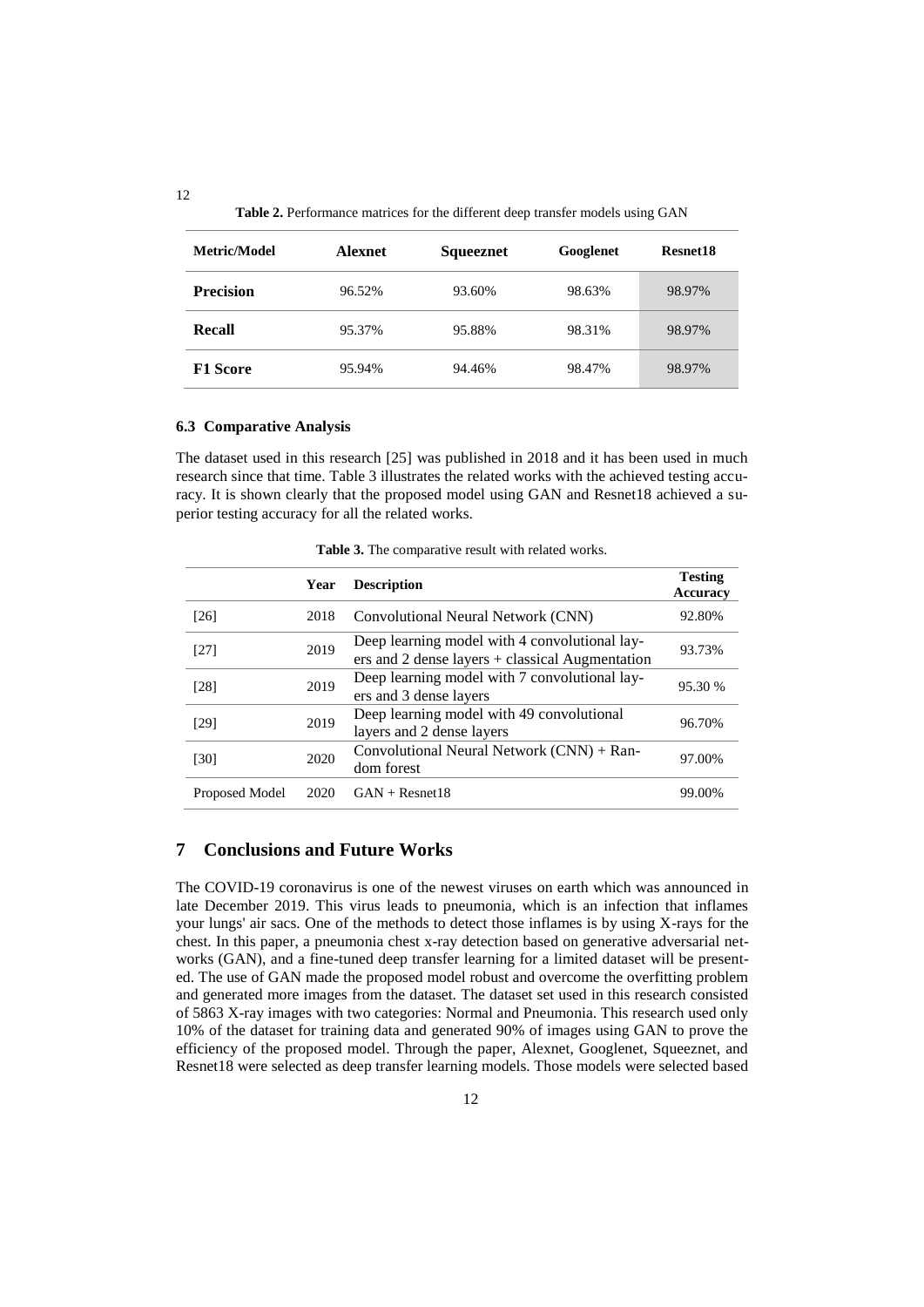on their small number of layers on their architectures, which will reflect in reducing the complexity of the models and the consumed memory and time. Using a combination of GAN and deep transfer models proved it is efficiency according to testing accuracy metric. The research concludes that Resnet18 is the most appropriate deep transfer model according to testing accuracy measurement and achieved 99% with using GAN as an image augmenter. Finally, a comparison results were carried out at the end of the research with related work which used the same dataset except that this research used only 19% of it. The presented work achieved a superior result than the related work in terms of testing accuracy.

## **Acknowledgments**

We gratefully acknowledge the support of NVIDIA Corporation, which donated the Titan X GPU used in this research.

## **References**

- [1] J. R. Hageman, "The Coronavirus Disease 2019 (COVID-19)," *Pediatr. Ann.*, 2020.
- [2] A. Torres and C. Cillóniz, *Clinical management of bacterial pneumonia*. 2015.
- [3] A. Hosny, C. Parmar, J. Quackenbush, L. H. Schwartz, and H. J. W. L. Aerts, "Artificial intelligence in radiology," *Nature Reviews Cancer*. 2018.
- [4] T. Iqbal and H. Ali, "Generative Adversarial Network for Medical Images (MI-GAN)," *J. Med. Syst.*, 2018.
- [5] C. Shorten and T. M. Khoshgoftaar, "A survey on Image Data Augmentation for Deep Learning," *J. Big Data*, 2019.
- [6] X. Yi, E. Walia, and P. Babyn, "Generative adversarial network in medical imaging: A review," *Med. Image Anal.*, 2019.
- [7] H. Alqahtani, M. Kavakli-Thorne, and G. Kumar, "Applications of Generative Adversarial Networks (GANs): An Updated Review," *Arch. Comput. Methods Eng.*, 2019.
- [8] I. J. Goodfellow *et al.*, "Generative adversarial nets," in *Advances in Neural Information Processing Systems*, 2014.
- [9] Y. LeCun, Y. Bengio, and G. Hinton, "Deep learning," *Nature*, vol. 521, no. 7553, pp. 436– 444, May 2015.
- [10] G. Eraslan, Ž. Avsec, J. Gagneur, and F. J. Theis, "Deep learning: new computational modelling techniques for genomics," *Nat. Rev. Genet.*, 2019.
- [11] A. Voulodimos, N. Doulamis, A. Doulamis, and E. Protopapadakis, "Deep Learning for Computer Vision: A Brief Review," *Comput. Intell. Neurosci.*, vol. 2018, p. 7068349, 2018.
- [12] J. Riordon, D. Sovilj, S. Sanner, D. Sinton, and E. W. K. Young, "Deep Learning with Microfluidics for Biotechnology," *Trends Biotechnol.*, vol. 37, no. 3, pp. 310–324, 2019.
- [13] J. You, R. D. McLeod, and P. Hu, "Predicting drug-target interaction network using deep learning model," *Comput. Biol. Chem.*, vol. 80, pp. 90–101, 2019.
- [14] K. Jaganathan *et al.*, "Predicting Splicing from Primary Sequence with Deep Learning," *Cell*, vol. 176, no. 3, pp. 535-548.e24, 2019.
- [15] C. Cao *et al.*, "Deep Learning and Its Applications in Biomedicine," *Genomics. Proteomics Bioinformatics*, vol. 16, no. 1, pp. 17–32, 2018.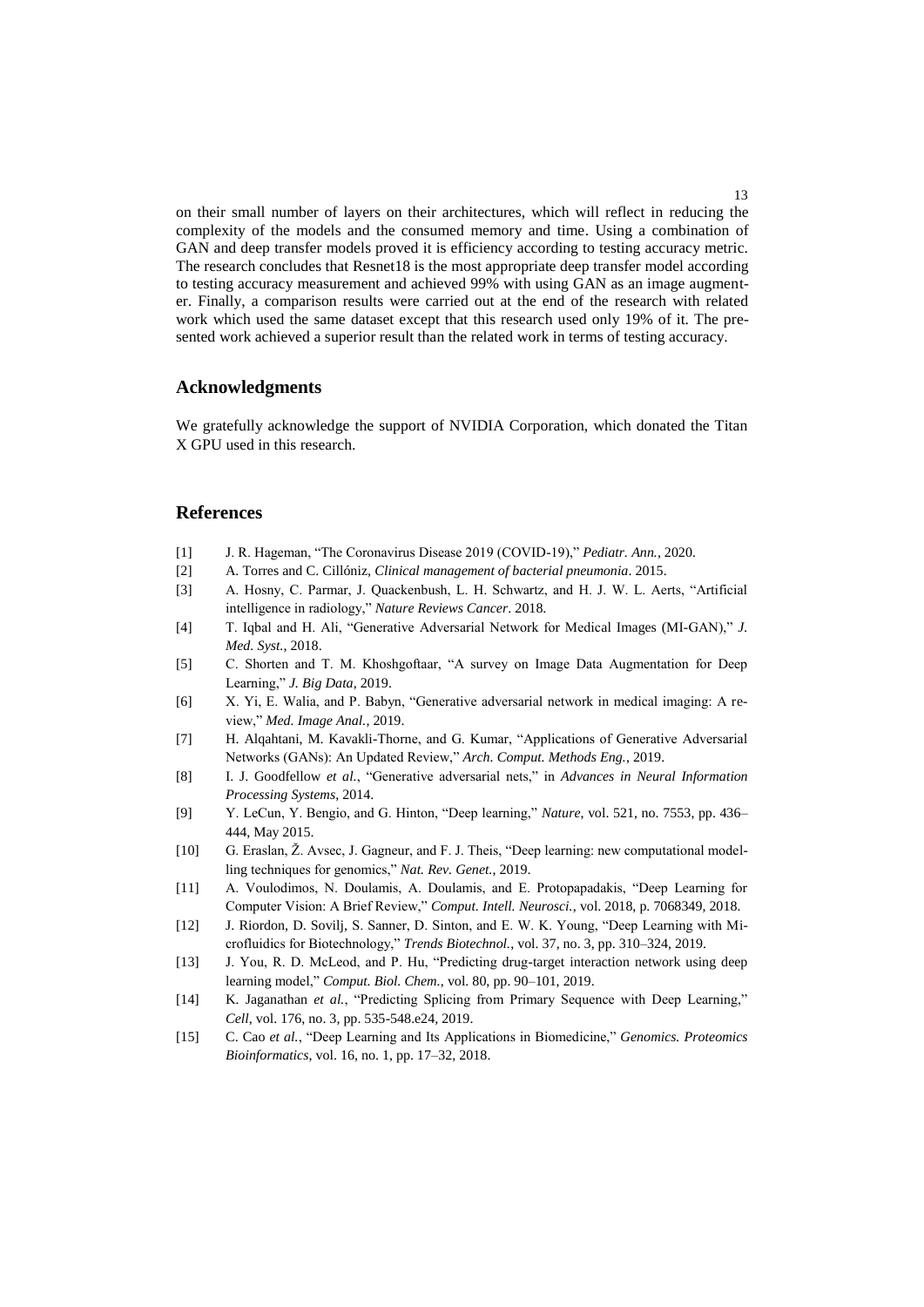- 14
- [16] S. Liu and W. Deng, "Very deep convolutional neural network based image classification using small training sample size," in *2015 3rd IAPR Asian Conference on Pattern Recognition (ACPR)*, 2015, pp. 730–734.
- [17] C. Szegedy *et al.*, "Going deeper with convolutions," in *2015 IEEE Conference on Computer Vision and Pattern Recognition (CVPR)*, 2015, pp. 1–9.
- [18] K. He, X. Zhang, S. Ren, and J. Sun, "Deep Residual Learning for Image Recognition," in *2016 IEEE Conference on Computer Vision and Pattern Recognition (CVPR)*, 2016, pp. 770–778.
- [19] F. Chollet, "Xception: Deep Learning with Depthwise Separable Convolutions," in *2017 IEEE Conference on Computer Vision and Pattern Recognition (CVPR)*, 2017, pp. 1800– 1807.
- [20] C. Szegedy, V. Vanhoucke, S. Ioffe, J. Shlens, and Z. Wojna, "Rethinking the inception architecture for computer vision," in *Proceedings of the IEEE conference on computer vision and pattern recognition*, 2016, pp. 2818–2826.
- [21] J. Deng, W. Dong, R. Socher, L. Li, L. Kai, and F.-F. Li, "ImageNet: A large-scale hierarchical image database," in *2009 IEEE Conference on Computer Vision and Pattern Recognition*, 2009, pp. 248–255.
- [22] G. Huang, Z. Liu, L. v. d. Maaten, and K. Q. Weinberger, "Densely Connected Convolutional Networks," in *2017 IEEE Conference on Computer Vision and Pattern Recognition (CVPR)*, 2017, pp. 2261–2269.
- [23] L. Oakden-Rayner, "CheXNet: an in-depth review," *Luke Oakden-Rayner Blog*, 2019.
- [24] J. Irvin *et al.*, "CheXpert: A Large Chest Radiograph Dataset with Uncertainty Labels and Expert Comparison," 2019.
- [25] D. Kermany, D. Kermany, M. and Dentistry, U. of C.-S. Diego, and M. G. Kang Zhang, "Labeled Optical Coherence Tomography (OCT) and Chest X-Ray Images for Classification," 2018. [Online]. Available: https://data.mendeley.com/datasets/rscbjbr9sj/2.
- [26] D. S. Kermany *et al.*, "Identifying Medical Diagnoses and Treatable Diseases by Image-Based Deep Learning," *Cell*, 2018.
- [27] O. Stephen, M. Sain, U. J. Maduh, and D. U. Jeong, "An Efficient Deep Learning Approach to Pneumonia Classification in Healthcare," *J. Healthc. Eng.*, 2019.
- [28] A. A. Saraiva *et al.*, "Classification of images of childhood pneumonia using convolutional neural networks," *BIOIMAGING 2019 - 6th Int. Conf. Bioimaging, Proceedings; Part 12th Int. Jt. Conf. Biomed. Eng. Syst. Technol. BIOSTEC 2019*, pp. 112–119, 2019.
- [29] G. Liang and L. Zheng, "A transfer learning method with deep residual network for pediatric pneumonia diagnosis," *Comput. Methods Programs Biomed.*, 2020.
- [30] H. Wu, P. Xie, H. Zhang, D. Li, and M. Cheng, "Predict pneumonia with chest X-ray images based on convolutional deep neural learning networks," *J. Intell. Fuzzy Syst.*, 2020.
- [31] N. E. M. Khalifa, M. H. N. Taha, A. E. Hassanien, and A. A. Hemedan, "Deep bacteria: robust deep learning data augmentation design for limited bacterial colony dataset," *Int. J. Reason. Intell. Syst.*, 2019.
- [32] N. E. M. Khalifa, M. H. N. Taha, D. Ezzat Ali, A. Slowik, and A. E. Hassanien, "Artificial Intelligence Technique for Gene Expression by Tumor RNA-Seq Data: A Novel Optimized Deep Learning Approach," *IEEE Access*, 2020.
- [33] N. E. M. Khalifa, M. H. N. Taha, A. E. Hassanien, and I. M. Selim, "Deep Galaxy: Classification of Galaxies based on Deep Convolutional Neural Networks."
- [34] N. Khalifa, M. Loey, M. Taha, and H. Mohamed, "Deep Transfer Learning Models for Med-